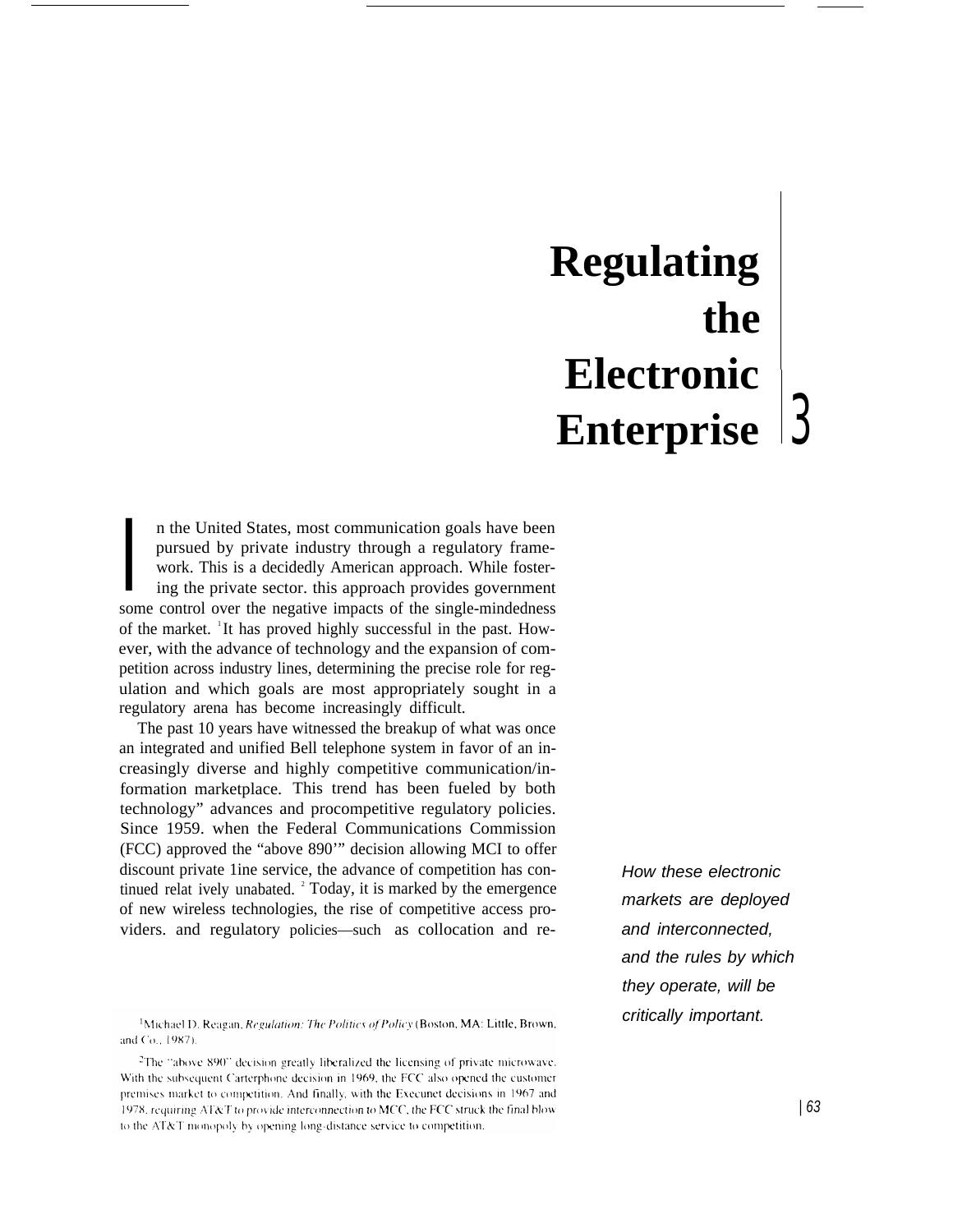### **64 I Electronic Enterprises: Looking to the Future**

laxed cross-ownership rules—that aim to extend competition to the last stronghold of monopoly, the local exchange.<sup>3</sup>

Business users have been the major beneficiaries of these developments. Competition has not only driven down the costs of business-related products and services; it has also spawned a variety of highly innovative vendors and service providers eager to meet the mounting, and increasing-1 y diverse, communication and information needs of business. Competition has also fostered the unbundling of communication systems and networks, thereby allowing business users much greater flexibility and control.

Despite these gains, however, it is unlikely that the future needs of all businesses will be adequately met through competition alone. Competing providers of communication and information networks will not necessarily volunteer open access to business users. Consider, for example, a situation in which there are three competing local exchange carriers that are vertically integrated. Each may offer an alarm service. There are no guarantees that a fourth alarm service provider will be able to get connected to customers through any of the three carriers. Some form of government regulation may, thus, be required. $4$ 

In an economy based on electronic commerce, businesses will also require new forms of access. Having access to a variety of advanced communication and information technologies, although necessary, will no longer suffice. Equally important will be the ability to gain access—in real

time—to these technologies as they are configured and reconfigured into electronic networks of buyers, sellers, and information that together comprise a "virtual" marketplace.

How these electronic markets are deployed and interconnected, and the rules by which they operate, will be critically important. If they are deployed unevenly, or fail to interconnect, those who can gain access most easily and/or negotiate among them will enjoy a considerable—and in some cases unfair-competitive advantage. The national economy will also suffer to the extent that trade and economic growth are constrained, and resources poorly allocated as a result. To avoid such an outcome, a number of regulatory options could be considered.

## **OPTION A: Provide for Open Access and Interconnection by Extending Common Carriage Requirements**

The principle of common carriage seeks to assure that certain services, considered to be critical to the public, are provided on an open and nondiscriminatory basis to all who are willing and able to pay for them.<sup>s</sup>In the United States, the notion of common carriage was first used to provide farmers equal access to grain elevators. Later it was extended to infrastructure-related services such as transportation and communication.<sup>6</sup>The obligation to provide communication services on a common carrier basis is embodied in the Communications Act of 1934.

<sup>3</sup>See Robert M. Entman and Charles M. Firestone, "Local Competition: Options for Action, " Forum Report of the Eighth Annual Aspen Conference on Telecommunications Policy, Aspen, CO, Aug. 8-12, 1993.

<sup>4</sup>See for a further description, Francis Dummer Fisher, "Identifying the Potholes in the information Superhighway: A Public Interest Perspective,'" *Telecommunications Magazine, vol. 28, No. 4,* April 1994, p. 23.

<sup>&</sup>lt;sup>5</sup>The origins of common carriage can be traced back to the Roman Empire when shipowners, innkeepers, and stablekeepers were held ac-

countable for such public service obligations. As the notion of common carriage evolved under English common law, it was applied to public occupations such as "bakers, brewers, cabdrivers, ferrymen, innkeepers, millers, smiths, surgeons, tailors and what-f ingers." Eli Noam, "The impending Doom of Common Carriage," prepared for the Aspen Communication Council's Forum, Jan. 7-9, 1993, Wye River House, Wye, MD, revised July 1993, pp. 4-7. See also William K. Jones, "The Common Carrier Concept as Applied to Telecommunications: An Historical Perspective." submitted to the Federal Communications Commission as Appendix to the Rep] y Comments on International Business Machines Corp. in "Competitive Carriers Rulemaking," FCC Docket No. 79-252 (filed Apr. 4, 1980).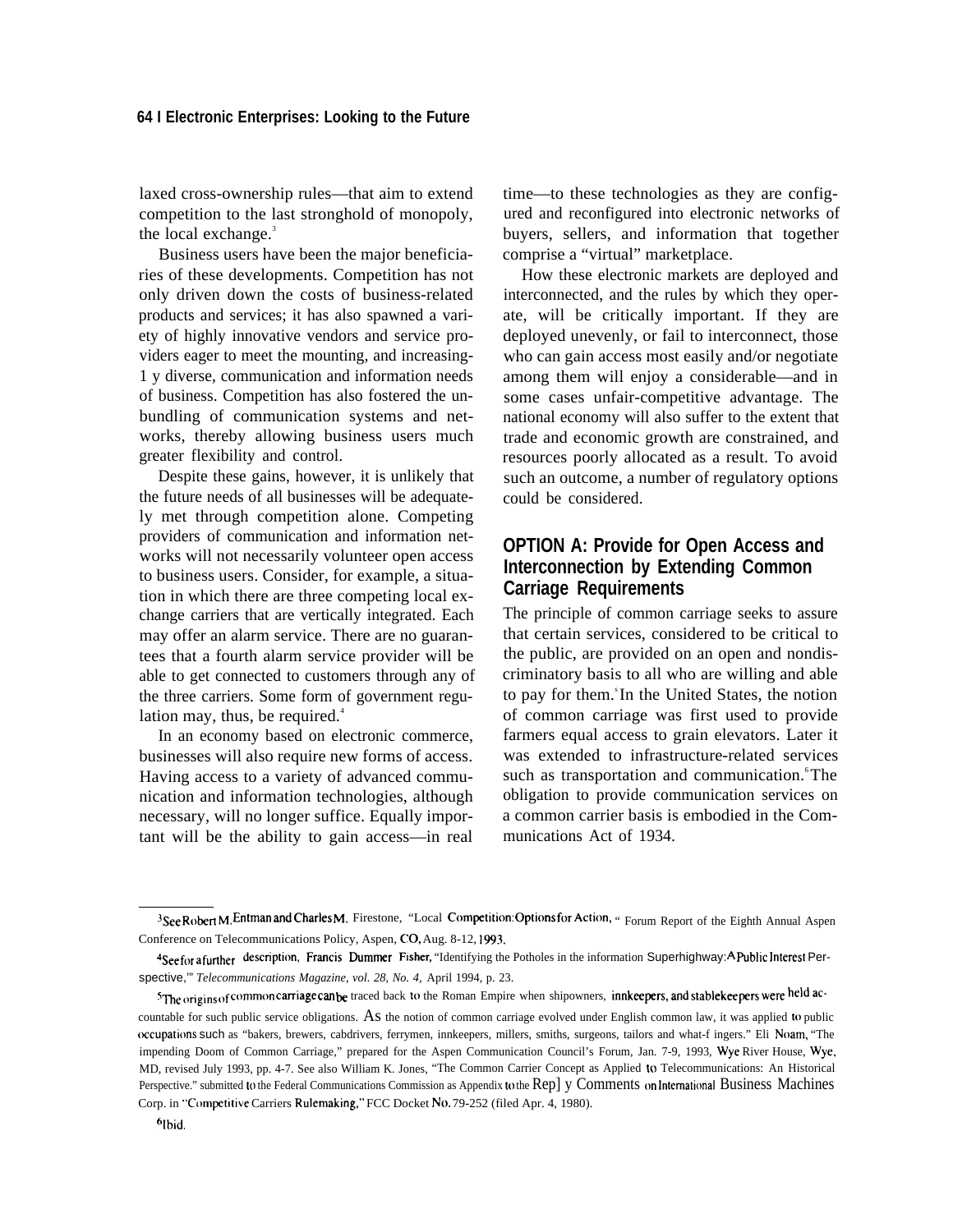Despite its long tradition, the principal of common carriage, as it applies to communication today, is invoked less frequently and its scope has become more narrowly defined. For example, based on the distinction made in Computer Inquiry 11<sup>7</sup>between basic and enhanced services, value- -added network providers—such as system integrators or electronic data interchange (EDI) service providers—are not subject to common carriage principles. <sup>8</sup>The principle of common carriage may erode even further in the future because of the growth of the value-added services market and the emergence of new technologies and providers who are often exempt from common carriage responsibilities.<sup>9</sup>In fact, common carriage may not be economically sustainable over the long term, given the separate systems of contract and common carriage. Contract carriers, having fewer public obligations than common carriers, have a significant competitive advantage.  $10$ 

The waning of common carriage has not been greatly lamented in the post-divestiture regulatory environment. On the contrary, viewing common carriage primarily as a mechanism for encouraging competition, most regulators have seen no need for it in today's more competitive communication marketplace. It is assumed that, with competition, prices will be held in check and government kept to a minimum; it is also assumed that access will no longer be a problem because of multiple and competing providers. Thus, for example, the FCC held—until recently challenged by the Federal District Court-that interexchange carriers competing with AT&T (e.g., MCI, Sprint, etc.) were no longer obliged to publicly file their tariffs.

New service providers have also played a role in restricting common carriage. Not wanting to bear the obligations of common carriage, they have lobbied, often successfully, to differentiate

*Rsec for <sup>a</sup> ~iscusslon ,Jf this sequence ~)fevents, ]thiel de S{)ia* Pool, *Technologies oj'Freedom* (Cambridge, MA: Beiknap press of Harvard University, 1983), pp. 220-223.

<sup>7</sup>The FCC, Inits 1980 Computer Inquiry II decision, maintained (he regulation of basic services, but deregulated enhanced services. AT&T could compete in the enhanced services and customer premises equipment markets only by establishing a fully separate subsidiary.

<sup>&</sup>lt;sup>9</sup>For example, the Cable Act of 1984 explicitly prohibits the regulation of cable as a common carrier or public utility. Nor is the Internet considered to be a common carrier. Most recently, the Omnibus Budget Reconciliation Act of 1993 amended Sec. 332 of the Communications Act to create a special class [) f commercial mobile services subject to common carrier regulation under Title II of the act. However, it also pro- $\sim$  ides that the FCC can exempt such services from certain obligations, including the tariffing requirement.

 $1^{0}$ N $o$ am<sub>O</sub>p, cit. footnote 5. The common carrier will not (rely be singled out to pay a subsidy. Unlike the contract earner, he will not have the benefit of being able to select his customers so as to maximize profits or to price discriminate. Despite this unstable situation, the answer is not necessarily to climinate common carriage obligations and/or to establ ish a mechanism for sharing the costs of subsidy among all providers. The question of whether openness should be imposed by regulatory authority still must be addressed.

II See,  $203.6$  fthe C<sup>ommunications Act of 1934 requires a]] common carriers to file all of their charges for interstate services. In keeping with</sup> Sec.  $203(c)$ , they must not "charge, demand, collect or receive compensation other than the charge specified." In an effort to streamline regulations, the FCC, in 1980, declared that all rates that were filed by nondominant carriers would be presumed to be lawful. In a second report, adopted in 1982, the FCC initiated a policy of forbearance that exempted many resellers from procedural filing requirements. In 1983, it ex tended this policy to all resellers and ""specialized carriers," leaving AT&T as the (rely company that had to file tariffs. Responding to a law suit initiated by AT&T, the U.S. Court of Appeals ruled in October 1992 to vacate this policy. See David Irwin and Kevin Walsh, "'Understanding the FCC's Forbearance Policy, *Telecommunications*, September 1993, pp. 41-42.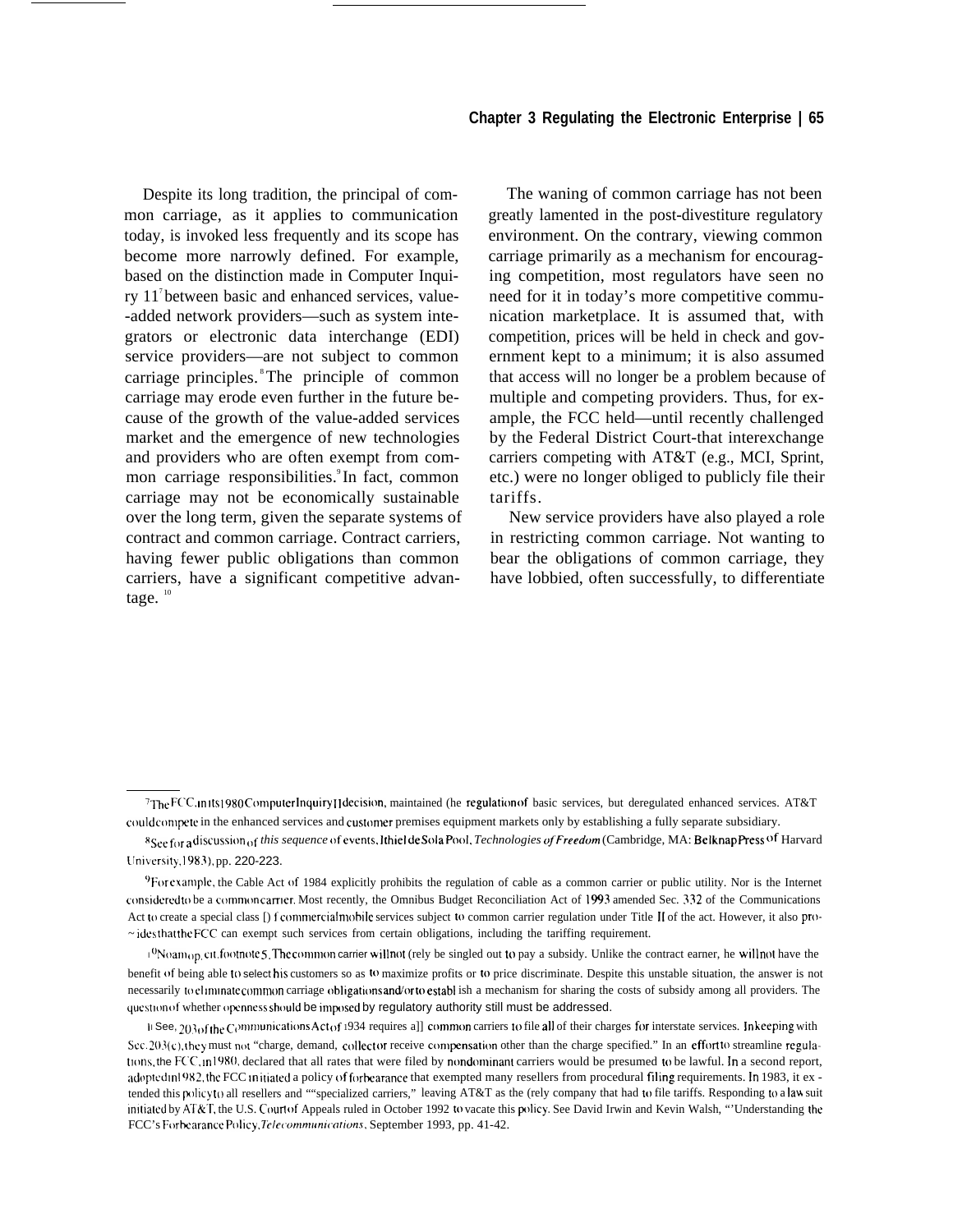themselves. As in the case of the cable industry, emergent providers have often claimed that, if precl uded from providing content as well as carriage, they will be unable to generate sufficient revenue to deploy new technologies. <sup>12</sup>They emphasize that because they are not the dominant providers, they pose no competitive threat to common carriage.

Notwithstanding the growth in competition, there are a number of reasons for reconfirming the principle of common carriage at this time. Common carriage serves not only to enhance competition, but also to facilitate interconnection and reduce transaction costs. When regulators view common carriage solely in terms of competition, these other values are not sufficiently taken into account.

Recent alliances and proposed mergers among communication vendors and service providers (e.g., AT&T and McCaw) also raise fundamental questions about just how competitive the future communication marketplace will be (see figure 3-1 ). Such alliances will likely increase, given converging technologies and recent court decisions challenging the constitutionality of regulatory prohibitions of cross-ownership. If the future marketplace is made up of a limited number of vertically integrated firms, instead of a market consisting of a number of independent vendors competing head-to-head with one another to provide a variety of communication and information services, the notion of common carriage will take on a new, prominent significance.

The scope of common carriage may also need to be expanded to include not only the providers of

transmission facilities, but also those who provide networking services. The traditional definition of common carriage fails to give due credit to the fact that—in a knowledge-based, global economy being able to access information from a variety of sources or to transmit it from one point to others is not sufficient (see figure 3-2). It is essential to be able to interconnect in a timely fashion to the entire interactive network of buyers and sellers, together with the information that constitutes an electronic marketplace. Only by operating within such a networked environment are transaction costs minimized and "economies of agglomeration"]  $\alpha$  achieved (see figure 3-3). Losses due to increased transaction costs will be especially high in an economy in which competing in time and on the basis of information are more important than ever before. Despite the increasingly essential nature of networking services, they are currently presumed to be enhanced services and, hence, excluded from public service obligations.

One way of providing for greater access to, and interconnection among, future electronic networks would be to apply common carrier obligations not only to the providers of the "public switched telecommunication network" and to any monopoly conduit providers, but also to all who take advantage of common carrier access to provide value-added services. <sup>14</sup> This would create a mixed system in which all vendors could provide both common and contract carriage, as long as those claiming common carriage in a downstream direction provided equivalent services upstream. All common carriers would provide unrestricted communication services, which are neutral with

<sup>&</sup>lt;sup>12</sup>Throughout cable's history, anumber Of people have suggested that it be treated as a common carrier, an idea that cable companies have fiercely resisted. In 1970, fore example, the Sloan Commission on Cable Television toyed with the common camera approach, but concluded that if cable companies were given common carrier status, they would not have enough economic incentive to develop their systems. See Ithiel de Sola Pool, op. cit., footnote 8, p. 169. A similar argument is being put forward today with respect to set-top boxes and whether-or not their architectures should be open. For cable's argument as to why it should enjoy first amendment rights, see G. Shapiro, P. Kurland, and J. Mercurio, *Cab/c.speech: The Case for Firs/ Amendment Protection (New York, NY: Harcourt Brace Jovanovich, 1983).* 

<sup>13</sup> Sometimes <sup>re</sup> ferred to as "economies of aggregation."

<sup>1&</sup>lt;sup>4</sup>This option is derived from Eli Noam, "The Superstructure of Infrastructure: Thinking About a Future Without a Public Network," Columbia University Working Paper, Series 1992, #476, pp. 5-7.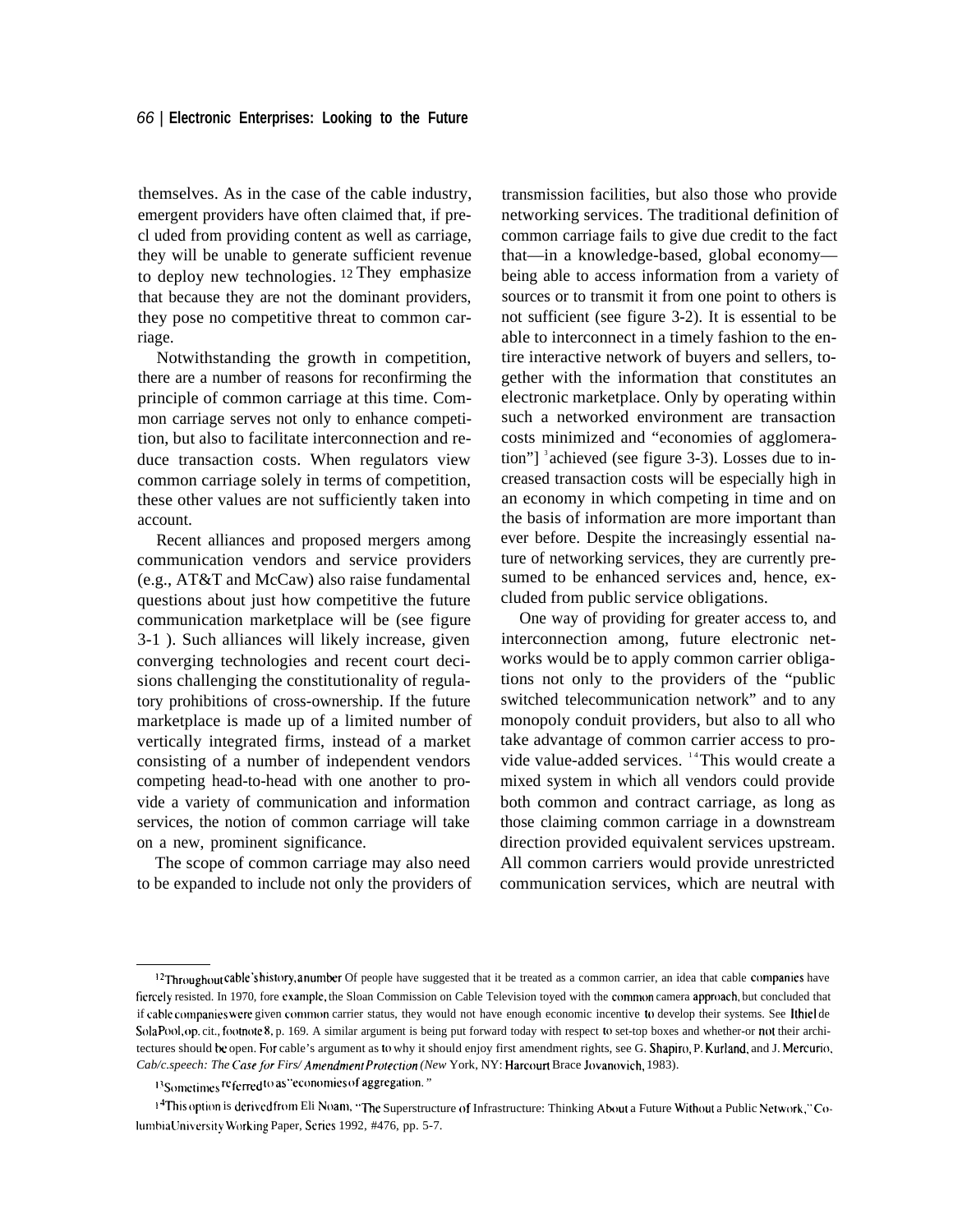



v —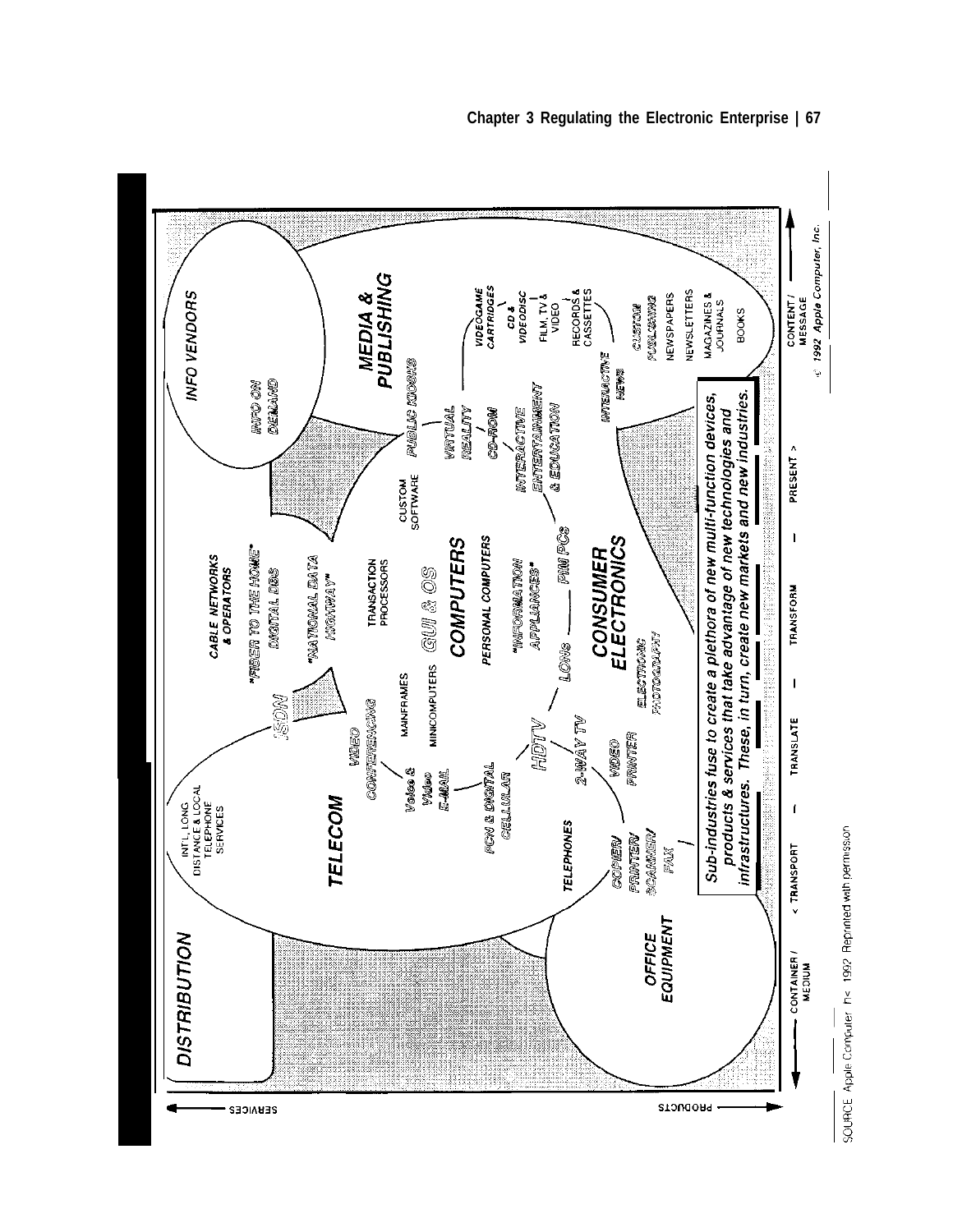### **68 I Electronic Enterprises: Looking to the Future**



All markets need to be arranged At the very least, a site needs to be determined where buyers and sellers can come together and space needs to be allocated These arrangements have traditionally been made by middlemen—wholesalers, retailers, financiers, advertisers, etc - who transmit price and product information and establish the link between buyers and sellers Because "market makers" control critical market reformation, they can create bottlenecks With electronic commerce, the market maker might be a value-added network provider, or it might be embodied in technology, as in the case of a home-based "market choice" or "set-top" box

SOURCE Robert Benjamin Consultants, 1994



Much like a medieval fair or a marketplace, electronic networks permit "economies of agglomeration ''—different transaction functions (for example, searching, ordering, and paying) can be done in one place by one provider In the past, this place was, in fact ,a physical space An electronic market accomplishes an analogous agglomeration without being confined by spatial dimensions This agglomeration creates value by reducing transaction costs

SOURCE Off Ice of Technology Assessment, 1994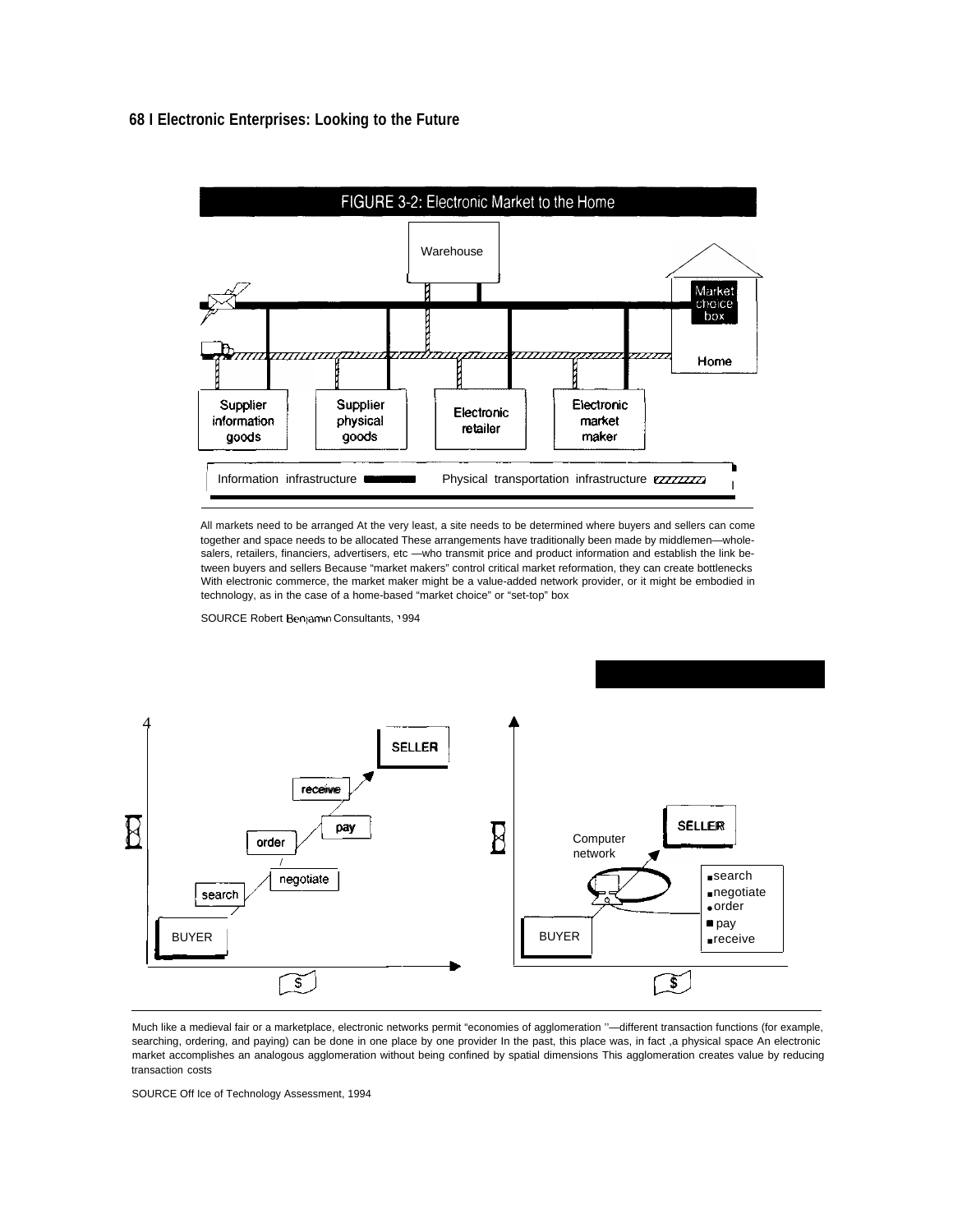

SOURCE: Office of Technology Assessment, 1994.

respect to content. use, and users. In turn, they would not be held 1iable for the content transmitted over such networks. All private carriers not linked to a common carrier would be exempt from common carrier obligations. In this way, the principles of private property and freedom of association would be held inviolate. Such a system would create common carriage "brights-of-way" that would ● .fLlnction like public roads and highways that pass private property, or like easements that allow public passage through private land. "<sup>15</sup> (See figure 3-4).

one problem with such a solution is that it does not answer the persistent question of how far to extend the right to interconnect. Every information activity-even those wholly between parts of a firm-' 'connects" in some manner to the activities now conducted by common carriers. A tele-

phone instrument connects, for example, but does not require enforced interconnectivity because standards suffice. At the same time, there are networks that do not connect with common carriers—such as cable television—which, some people would argue, should nevertheless be subject to interconnection and openness requirements.<sup>16</sup>

A new common carrier policy, which calls for revamping the existing system of common carriage, might be very difficult to implement and administer. The current system is bound together not only by an extensive history, but also by the entire regulatory structure that has evolved to execute it. Most people tend to associate common carriage not only with interconnection, but also with regulation and---depending on one's perspective—all of the costs and benefits associated with it. Those

 $15A_5$ further described by Noam "They would permit the unimpeded transmission of content and services across the various interconnected networks and enable end-to-end connectivity, although not on the entire bandwidth of a transmission, Some rights-of-way would be quite wide superhight ays, while others could be narrow but otherwise unobstructed lanes, " [bid., p. 6.]

<sup>16</sup> Fisher, op. cit., footnote 4.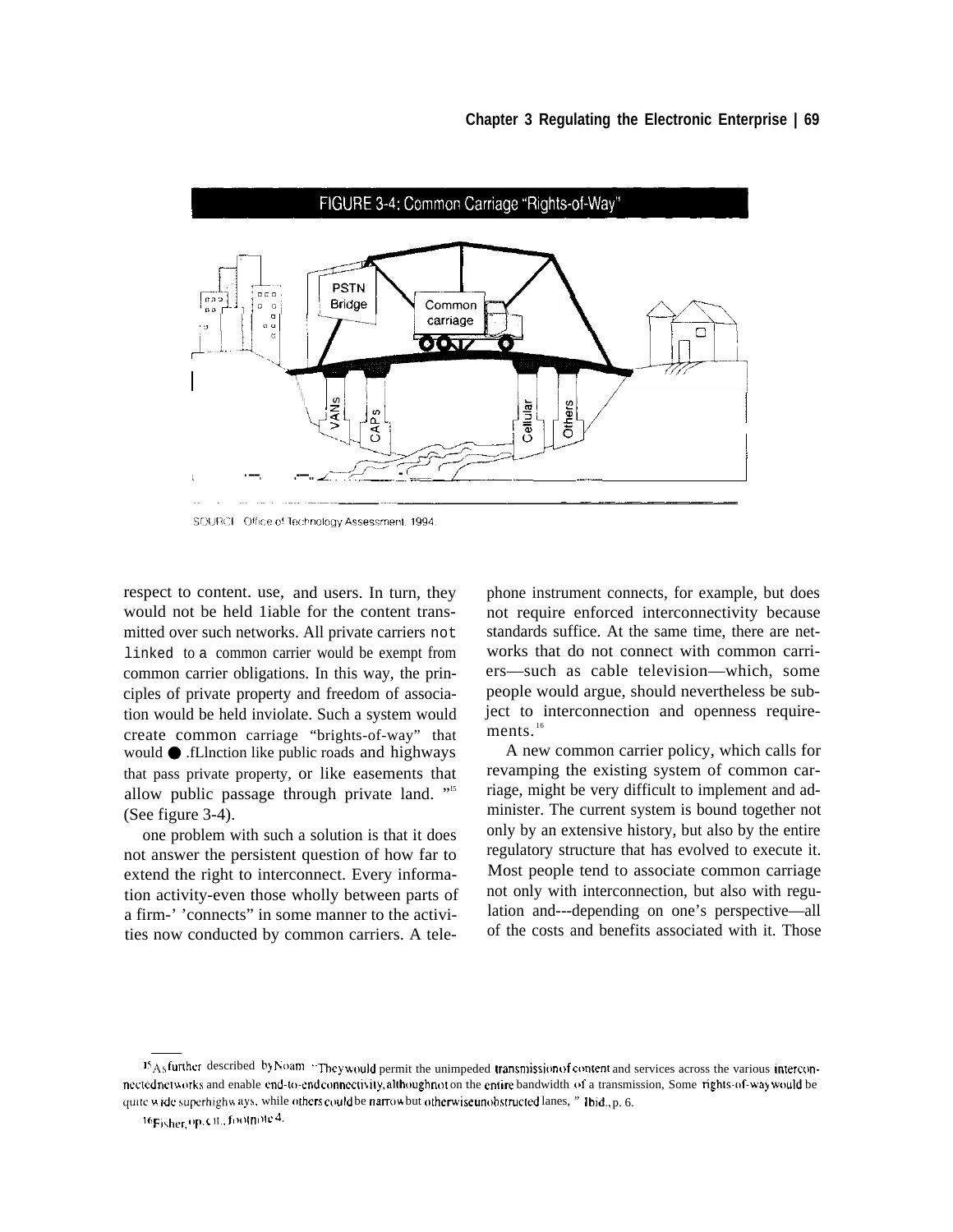seeking to minimize government regulation would likely oppose a new common carriage policy on the grounds that it would undermine competition and all of the benefits that deregulation has already achieved. On the other hand, those who have viewed common carriage as a way of promoting social as well as economic goals may be unwilling to accept the confines of a pol icy such as this, which would be focused primarily on developing an open network architecture.

Strong opposition to a revised common carriage policy can also be expected from the many stakeholders who have an interest in maintaining the current system. For example, large business users, who can now directly access the local exchange provider's central office switch, will not be willing to lose control over their networks. Nor is it likely that the growing number of value-added providers will be willing to relinquish control over how they price and to whom they prov ide services.

Despite the potential problems of extending common carriage, the time is ripe to consider this option. The present regulatory regime is stretched to its limits. Increasingly, it is the courts, rather than Congress, that must grapple with––and often decide—fundamental regulatory issues. Reformulating common carriage policy would also be timely, given the convergence of technology and the rash of industry alliances and mergers. Unable to predict what services they will be providing in the future—and thus which team they will be on stakeholders will likely be more inclined to make concessions and agree on what constitutes a level regulatory playing field. If Congress fails to act now to redefine common carriage, its opportunity to do so may be overtaken by the avalanche of technology change, the hardening of stakeholder positions and alliances, and the force of international developments and events.

## **OPTION B: Promote Business Access to New Technologies and Services by Redefining the Notion of Universal Service**

To support technology deployment for business, as well as equitable access to the services and economic opportunities that advanced communication and information technologies offer, Congress might extend the notion of universal service to take into account the social and economic changes taking place today. A revised definition of universal service would need to be based on some agreed-upon criteria for determining which services are essential and should be made available at reasonable costs and on a universal basis. Any expansion of universal service would also need a new financing mechanism because the traditional system based on cross-subsidies is no longer viable in a competitive, deregulated environment.<sup>17</sup>

The concept of universal service has always been a vague term whose meaning was never formally defined. <sup>18</sup> First described by Theodore Vail in the *Annual Report of 1910,* as part of his vision of the telephone industry, the goal of providing universal service was incorporated in its essential intent in the Communications Act of 1934, which states:

[T]o make available, so far as possible, to all the people of the United States, a rapid, efficient, nation-wide and world-wide wire and radio communication service with adequate facilities at reasonable charges. . .

The mandate for universal service reappeared more concretely in the 1949 law that directed the

<sup>17</sup> Seefor a discussion of the problems and a potential solution, EliNoam, "NetTrans Accounts: Reforming the Financial Support System for Universal Service in Telecommunicati( ins," second draft, Columbia Institute for Tele-Information, Columbia University, New York, NY, September 1993.

<sup>&</sup>lt;sup>18</sup> Asnoted b, Gordon and Haring: "The term 'universal service' appears in no public law and there is no public law defining precisely what itmeans. it is a shorthand expression generally used to refer to [the policy articulated in] Title I of the Communications Act of 1934." Ken Gordonand John Haring, "The Effects of Higher Telephone Prices on Universal Service," FCC office of Planning and Policy, Working Paper Series, 1984.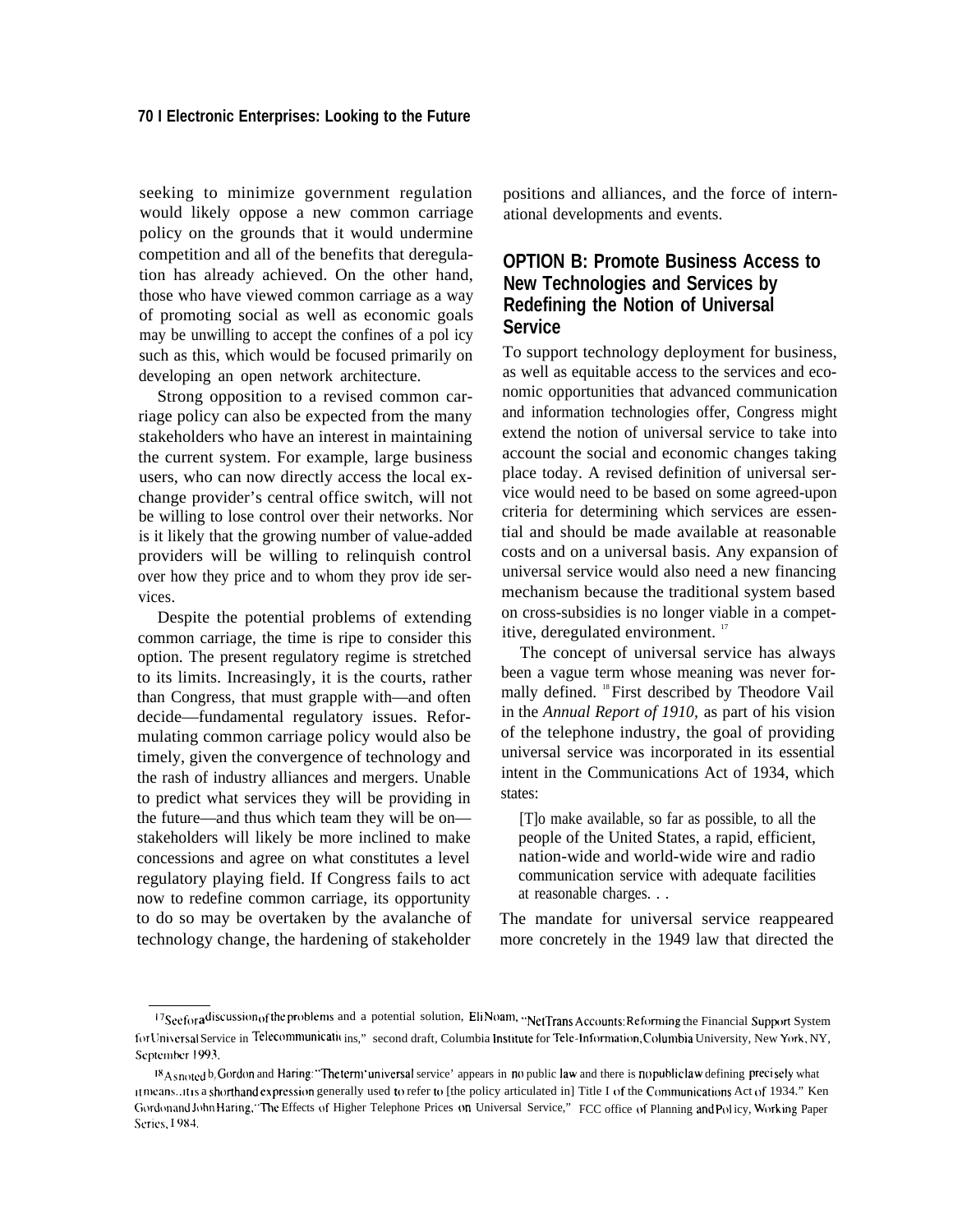Rural Electrification Administration (REA) to promote nationwide telephone service.

Defining universal service more specifically was not necessary when there was one uniform service provided by AT&T and users essentially had the same communication needs. Businesses and households used the telephone for voice communication in the same ways. The FCC and state regulatory commissions were charged with ensuring that overall costs were equal to overall prices, and that rates and profit levels were kept within a reasonable range regardless of use. To carry out its mandate. AT&T adopted a subsidy system that set prices on the basis of value of use rather than cost of use. <sup>19</sup>These subsidies served well as a means of expanding telephone service. By 1952, AT&T operated almost entirely under a nationwide price averaging system. and by July 1989, 93.3 percent of Americans had a telephone in their home.<sup>20</sup>

With technology widely available and universal service ostensibly achieved, many began to question the rationale behind the traditional telecommunications regulatory framework.<sup>21</sup> Government, it was believed, needed only to ensure that "plain old telephone service" would be affordable to all. This objective could be accomplished either by providing direct subsidies to the poor-as in the case of lifeline service-or by adopting special pricing schemes that capped, or limited, price increases for basic services. These approaches were particularly appealing because they were compatible with the stereotype of a deregulated, competitive. telecommunication environment, whereas the traditional way of financing

——— ——

universal service through cross-subsidies was not. With competition, nonregulated providers, with no obligation to cross-subsidize, could undercut regulated providers by pricing their services closer to real costs.

The issue of universal service could not, however, be settled so easily or permanently. Universal service is a relative term whose meaning is bound to change over time and in different circumstances. In the early years of the United States, the goal of universal service was to provide equitable access to the postal system. The concept had to be redefined repeated] y to take into account changes in the social and economic environment, as well as the development of new means of information delivery-the public school system, mass media, telegraph, and telephone .22 Once again, as the United States moves from the industrial era into an age where knowledge and information play an enhanced role, and the variety of information and communication services is continually evolving, the term "universal service" must be revisited.

Technological advances, realignments and restructuring in the communication and in formation industries, and the Clinton Administration vision for a National Information Infrastructure  $(NII)^{23}$  are creating a need to reexamine the notion of universal service and the mechanisms for financing it. To this end, for example, the National Communications Competition and Information Infrastructure Act of 1993 (H.R. 3636) would create a joint federal-state board that is charged with assuring universal high-quality telephone

<sup>19</sup> See Anthony Oettinger. "The Formula 1s Everything Costing and Pricing in the Telecommunications Industry," Program on Information Resources, Center for Information Policy Research, Harvard University, Cambridge, MA, P-88-2. October 1988.

<sup>&</sup>lt;sup>20</sup>Federal Communications Commission, Common Carrier Bureau, Industry Analysis Division, "Telephone Subscribership in the United States," 1990.

<sup>&</sup>lt;sup>21</sup> See, for instance, Gerald Faulhalber, *Telecommunications in Turmoil: Technology and Public Policy* (Can] ridge, MA Ballinger Publishing ( ${c_{0,.}}$  1987), esp. ch. 3.

<sup>&</sup>lt;sup>22</sup>U.S. Congress. Office of Technology Assessment, Critical Connections: Communication for the Future, OTA-CIT-407 (Washington,  $DC \sim$ ', S. Government Printing office, January 1990).

 $2<sup>3</sup>$ The Clinton Administration first presented its vision of a new National Information infrastructure in February 1993 in a white paper entitled "Technologyfor America's Economic Growth: A New Direction to Build Economic Strength " This vision was updated in September 1993 in the NTIA report,'The National Information Infrastructure Agenda for Action."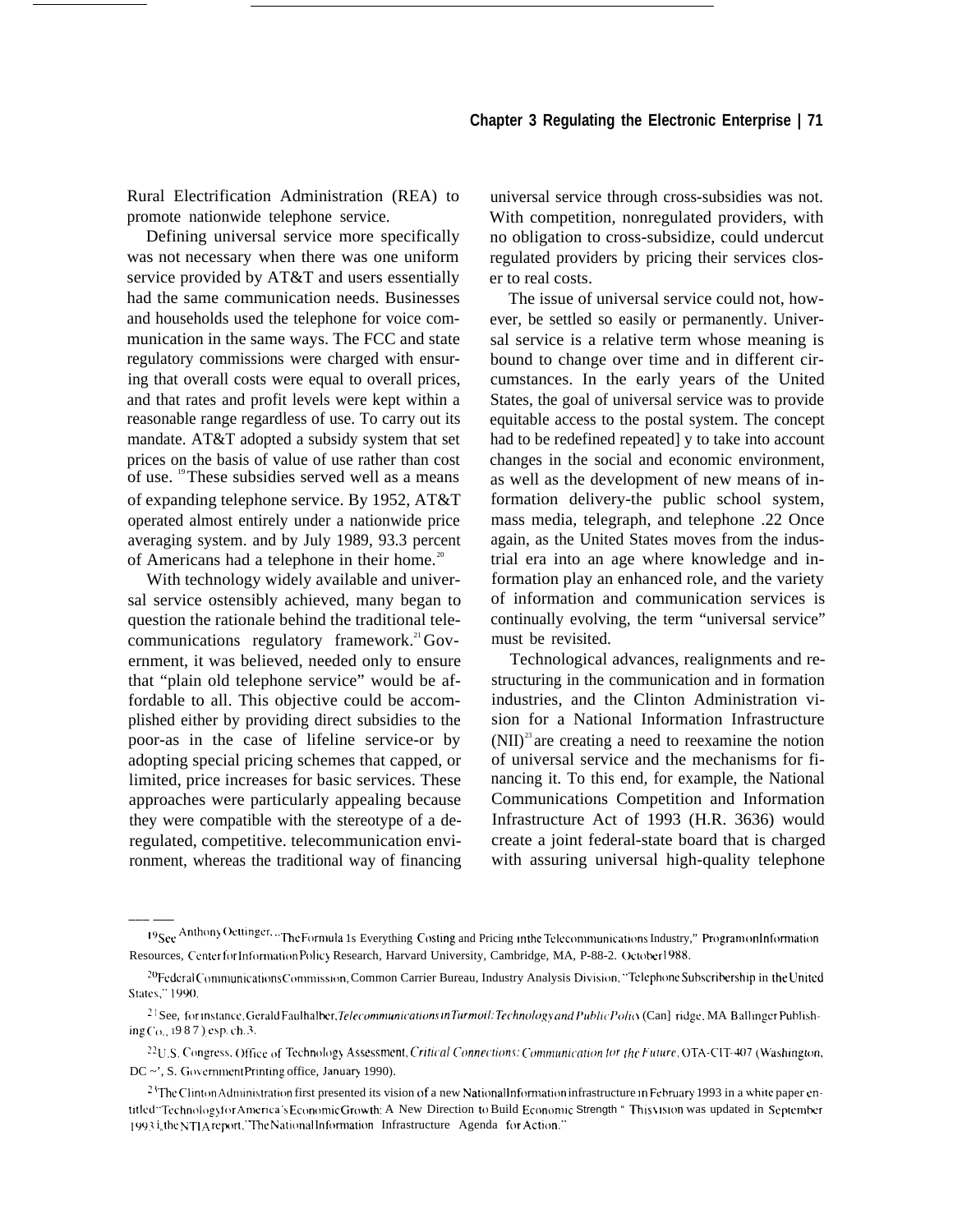service and determining the exact nature of the universal services that the telephone company must provide. Similarly, as part of the NII Agenda for Action, the National Information and Telecommunications Administration (NTIA) will hold public hearings on universal service, and work with the state regulatory commissions to "determine how the universal service concept should be applied in the 21st century." Added to these government initiatives are a number of private and nonprofit sector proposals for a new look at universal service.<sup>24</sup>

This growing awareness of the need for updating the notion of universal service is not accompanied by any agreement about what a new vision entails. Some contend, for example, that universal service should apply only to touch-tone digital service; others call for an open platform, allowing for two-way switched access to voice. data, and video service; still others would require two-way switched broadband services to the home bundled with certain kinds of "public" information such as essential health services and/or K-12 educational services. In other cases, the problem of definition has simply been postponed or circumvented through the use of vague references such as "affordable, advanced communication services."

In the current deregulated, competitive market environment, it is particularly important to agree on a definition of universal service and to devise an efficient and equitable means of financing and administering it. Whereas the subsidies that financed universal service in the past were indirect and hidden, future subsidies will be subject to public scrutiny and increasingly will be forced to compete with a variety of other social and economic priorities. Moreover, in a competitive environment, issues will likely arise with respect to how, and to what extent, the responsibility for meeting the goal of universal service should be

shared among communication and information providers. Care will be needed to assure that funding mechanisms do not favor some providers over others.

Efforts to redefine a universal service policy befitting the 21st century may also founder if the term "universal service" becomes a catch-all phrase with too many demands placed on it. Many people have already called for a definition of universal service that incorporates the goals of common carriage, privacy, security and survivability, and intellectual property protection. While such goals may have merit, it is not clear that a single policy, which is designed primarily for promoting deployment and enhancing access, will be the most suitable and cost-effective mechanism for achieving all of these objectives. In the past, it was possible to reconcile multiple goals within a single policy framework because there was a single, unified service provider. However, when there are many different players capable of prov iding, accessing, and controlling parts of the infrastructure, a broader based and more highly targeted policy strategy is called for.

While this report cannot provide a definitive answer to the question of what should constitute universal service, it can shed 1ight on the factorsgiven the growth of electronic commerce—that must be considered when developing an operational definition. OTA identified four major factors:

1. *A greater overlap between business and residential communication needs.* Although the communication needs of businesses and residential users diverged greatly since the breakup of the Bell system, they will overlap more in the future. High capacity, advanced technologies will need to be widely dispersed if vertically integrated businesses downsize and distribute their operations horizontally, and if there continues to be an in-

<sup>&</sup>lt;sup>24</sup>See for instance, BentonFoundation/Columbia University Seminar on Universal Service; Susan Haddon, "Extending Universal Service Through the Nil,"' testifying on behalf of the Alliance for Public Technology, at the New Mexico Public Hearing on Universal Service; Computer Professionals for Social Responsibility, "Serving the Community: A Public Interest Vision of the National Information Infrastructure", and Electronic Frontier Foundation, "Open Platform Campaign, Public Policy for the In formation Age."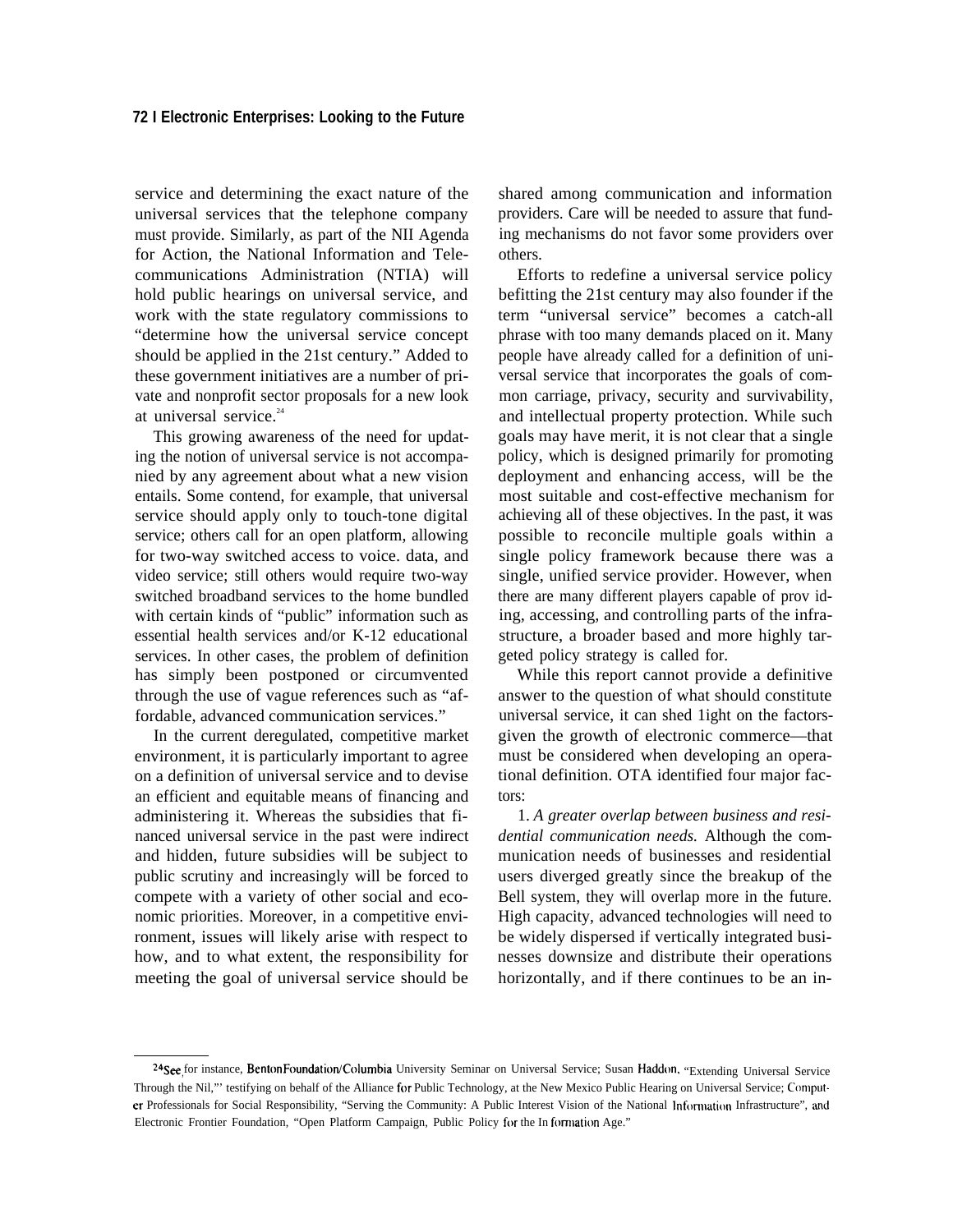creased reliance on contingent workers and telecommuting. Under such circumstances, "plain old digital service" will likely prove inadequate as a basic service.<sup>25</sup>

2. *The role of "electronic" transastion costs.* There are economic transaction costs associated with accessing knowledge and information. In an economy in which knowledge, speed, and flexibility are critical for success, how transaction costs are distributed will be very important. As more and more commerce takes place electronically, network architecture (as determined, in part, by those providing networking services and the structure of the market) will be an increasingly important factor accounting for such costs, and technological expertise will become a measure of one ability to bear these costs. To minimize transaction costs, economic players must be able to access and share information both within and across electronic networks (markets). If, in such an environment, all businesses and consumers are to operate on relatively even playing fields, gateways will need to be open, navigational tools will need to be available, and some basic level of systems integration will need to be guaranteed.

3. *The critical role* of *the network administra tor and network market information.* Markets do not exist in a vacuum: they must be "made" and administered in one form or another. Administrative tasks might include, for example. ordering, shipping. billing, and funds transfer. To participate in electronic commerce. therefore. economic actors will need much more than simple network interconnection: they must also have access to the substantive in formational and administrative infrastructure that supports market transactions. In most cases, the network administrator will both provide these services and control this information. As electronic commerce becomes more prev - alent, the network administrator may gain so much economic leverage that rules and regulations will be required to assure equitable access, not only to networks but also to essential marketing services and marketing information.

4. *The shift of control and equipment costs to the user* The greatly improved performance of computer technologies and their convergence with communicat ion technologies have facilitated the dispersal of intelligence and control throughout communication systems and toward the user, This development will make future information and communication technologies and systems more flexible and versatile. At the same time, however, it will shift some of the equipment costs to the user. If these costs are beyond the means of some people, regulators may need to expand the definition of universal service—and the subsidies that support it—to take customer premises equipment into account. This is, in essence, the kind of policy that the Government of France pursued when it subsidized the distribution of Minitel receivers (see box 3-1 ).

## **OPTION C: Relax Antitrust Constraints and Cross-Ownership Rules**

A third way the government might seek to meet the technology criteria would be to relax antitrust constraints and allow for greater market entry. If companies were permitted to enter new markets and vertically integrate, they could benefit from greater economies of scale and scope; thus, they would have greater financial and technical resources available for technology innovation and deployment. Although regulatory agencies, the courts, and Congress have been moving in this direction, they have been unable to keep pace with the convergence of technology and the market and

<sup>&</sup>lt;sup>25</sup> Arccent Pacific Bel I study, for example, differentiates between four types of telecommuters and their needs I ) voice communicators who dosales, research, and consulting; 2) documents exchangers, such as lawyers, accountants, and real estate agents, who use fax and electronic ma(1, 3) basic data communicators, including financial managers, computer programmers, and telemarketers who need to access data from host computers; and 4) ad\ anced data communicators, such as engineers, scientists, and industrial designers who require advanced multimedia technologies. As reported in "Pacific Bell Tailors Services to Telecommuters," *relecommunications Reports, vol. 59, No. .34, Aug. 23,* I 993. p. I I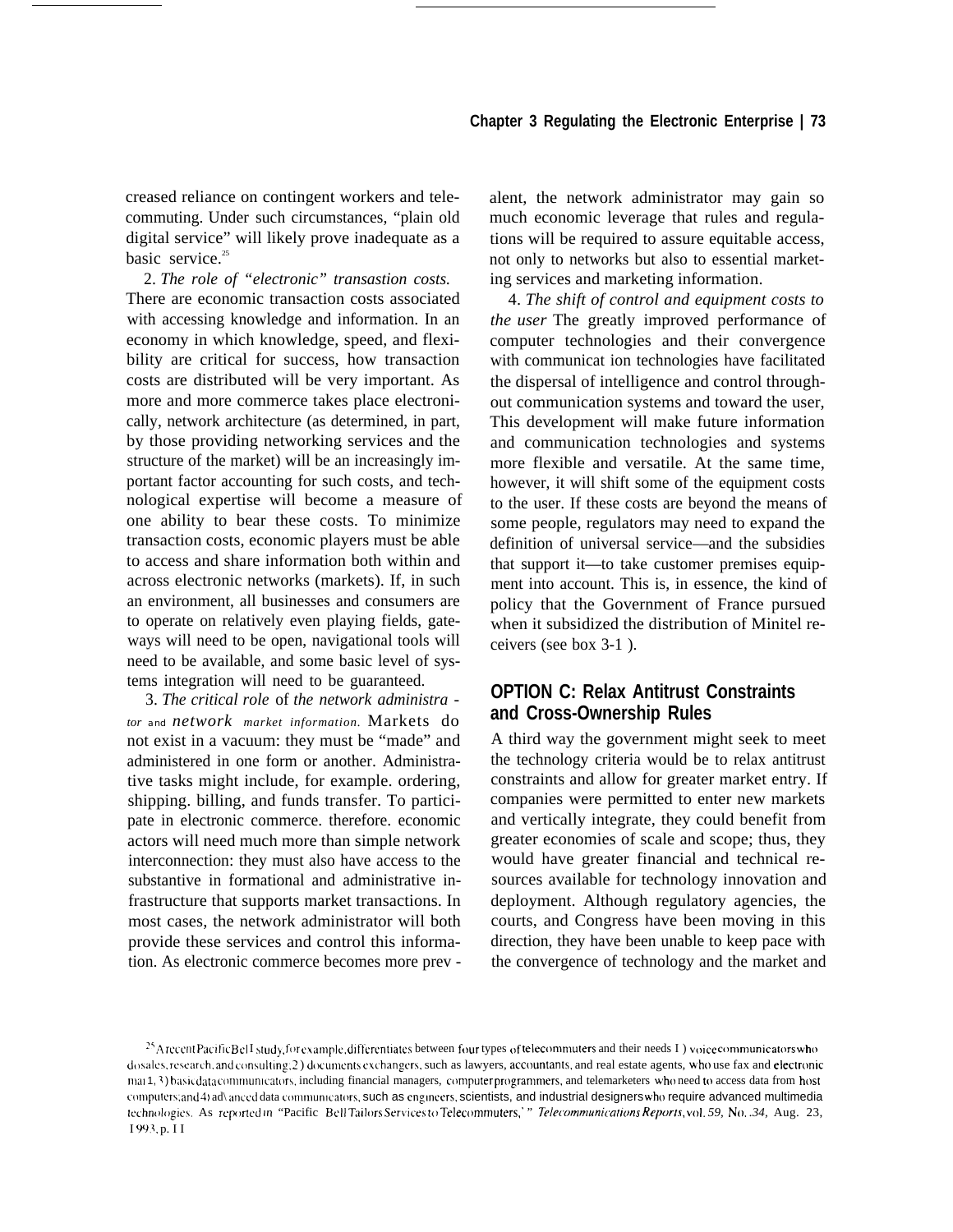## BOX 3-1: Support for Minitel in France

To assure widespread access and promote the use of information services, the French Government played a major role in the initial financing and deployment of the Minitel system. As of January 1992, 6,000 terminals had been deployed and French consumers and businessmen had access to more than 2,500 videotex services, 70 percent of which were commercially oriented In recent years, Minitel use has begun to shift from personal communications to more business-related services, approximately 30 percent of the time spent online is now devoted to professional applications. Minitel also provides access to major databases, a service that grew 187 percent between 1989 and 1990 This trend toward business applications is also reflected in home use, Increasingly, individuals are using Minitel to carry out transactions such as banking and home ordering Minitel services are, moreover, global in scope, among the countries that can access the system, for example, are Italy, Germany, the United States, the Ivory Coast, Korea, Japan and Singapore,

SOURCE Wallys Conhaim, "Maturing French Videotex Becomes Key International Business Tool, "Information *Today*, voi 9, No 1, January 1992, p 28

merger opportunities that technology advances afford.

The regulations that constrained integration in communication industries were aimed at promoting information access and diversity in the marketplace of ideas. These prohibitions were implemented through antitrust law and consent decrees, as well as by regulatory limitations on ownership rights. Thus, for example, in the case of the mass media, the FCC prohibits one entity from owning a newspaper and a TV station in the same market.

Until 1984, the government prohibited the common ownership of three commercial AM, FM, or television stations where any two stations were located within 100 miles of the third, and where the primary service areas of any of the stations overlapped. In like fashion, local telephone companies were, under the 1984 Cable Communications Policy Act, prohibited from providing video programming within their service areas. The Modified Final Judgment (MFJ), which led to the divestiture of AT&T, also restricted the line of businesses in which the Regional Bell Operating Companies (RBOCs) could engage (see box 3-2).

This regulatory approach was based on two major assumptions. First, with spectrum scarcity and the potential for monopoly in delivering telecommunications services, regulators acted as though the means of communication were limited and competition had to be promoted and enforced. Secondly, they assumed that each technologyprint, telephony, or radio-was technologically restricted in the services that it could provide. Thus, they believed that it was possible to insulate services, as well as service providers, from one another.

With technology advances, both of these assumptions have proven false. For example, new technologies such as digital radio and fiber optics provide many new transmission pathways. Others, such as spread spectrum and high bit-rate digital subscriber lines, are being used to make more efficient use of existing communication channels. Moreover, with the shift from analog to digital technologies, it is increasingly difficult to differentiate among technologies, much less set legal boundaries between communication services.

Responding to these changed circumstances, and viewing these restrictions as impediments to the development of the U.S. communication infrastructure, government policy makers have called for their relaxation or elimination. As part of this strategy, the FCC, for example, adopted an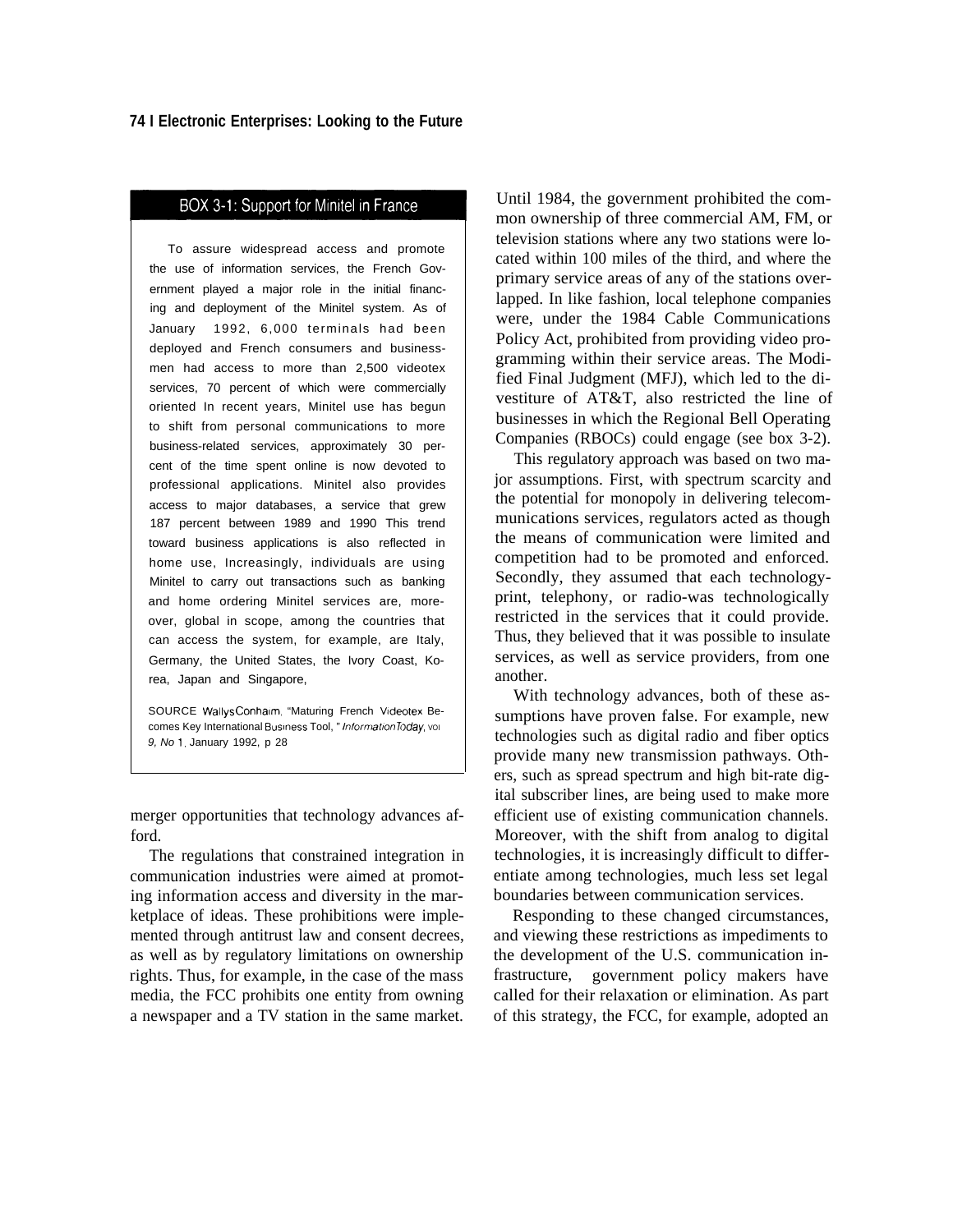#### BOX 3-2: The Modified Final Judgment

A consent decree entered into by the American Telephone & Telegraph Co (AT&T) and the Justice Department in 1982 settled a decade-long antitrust suit. AT&T was broken up into eight companies the reorganized AT&T and seven regional holding companies Local service was assigned to the newly formed holding companies under certain restrictions, developed and administered by Federal District Court Judge Harold Greene The basic premise of this divestiture settlement was that the Bell system's competitive markets should be separated from their noncompetitive monopoly markets in order to prevent unfair monopoly abuses, such as AT&T forcing captive local ratepayers to bear the burden of subsidizing equipment and Iong-distance service against emerging rivals. The competitive markets had begun with MCI'S challenge to AT&T's monopoly on Iong-distance service, starting in 1968, and the entrance of competing manufacturers of customer premises equipment

A Modified Final Judgment (MFJ) went into effect at the beginning of 1984, clarifying and expanding the terms of the 1982 consent decree The Bell system's 22 local telephone operating companies (BOCs) were separated from the parent company (AT&T) and grouped into seven regional Bell holding companies (RBHCs), which were entrusted with providing local services The seven regional Bell holding companies (Ameritech, Bell Atlantic, BellSouth, NYNEX, Pacific Telesis, Southwestern Bell, and U S West) were specifically prohibited under the MFJ from entering the three Iines of business deemed competitive and therefore assigned to AT&T 1 ) designing and manufacturing telecommunications network and customer premises equipment, 2) providing Information services (such as electronic yellow pages), and 3) providing Iong-distance service

The Information-services ban was to prevent RBHCs from using their control over the local loop "bottleneck" to engage in anticompetitive conduct toward other information services providers The prohibition was subsequently amended at the triennial review in 1987, and later reversed and remanded by the U S Court of Appeals for the District of Columbia The other two provisions of the MFJ are the subject of intensifying congressional activity

SOURCE Off Ice of Technology Assessment, 1994

 $\mathbf{L}$ 

ing that RBOCs unbundle their services and pro- authorized the telephone companies to enter into vide competitors equal access to the local ex- the cable business, a decision that gained legal change. Deregulation, it was argued, could support in the recent federal court decision ruling proceed once the local telephone companies were it unconstitutional to prohibit Bell Atlantic Corp. no longer able to leverage their control of local from providing cable service because it violated switching to gain an unfair competitive advan-

open network architecture  $(ONA)^{26}$  pol icy requir- tage. With the Cable Act of 1992, Congress also

<sup>&</sup>lt;sup>26</sup>Open Network Architecture ( ONA ) is the network design conceived by the FCC to assure that competitive service providers could gain equal access to exchange carriers' networks for the purpose of implementing new services. The underlying idea is that, if the Bell Operating Companies pro\ ide their competitors equal access to their networks, they will no longer need to be subject to line-of-buslnc~s restrictions. In November 1993, the FCC ruled that, to fulfill this requirement, the BellOperating Companies would have to allow competitors to collocate their (operations at the telephone companies' central switch ing fac ilities.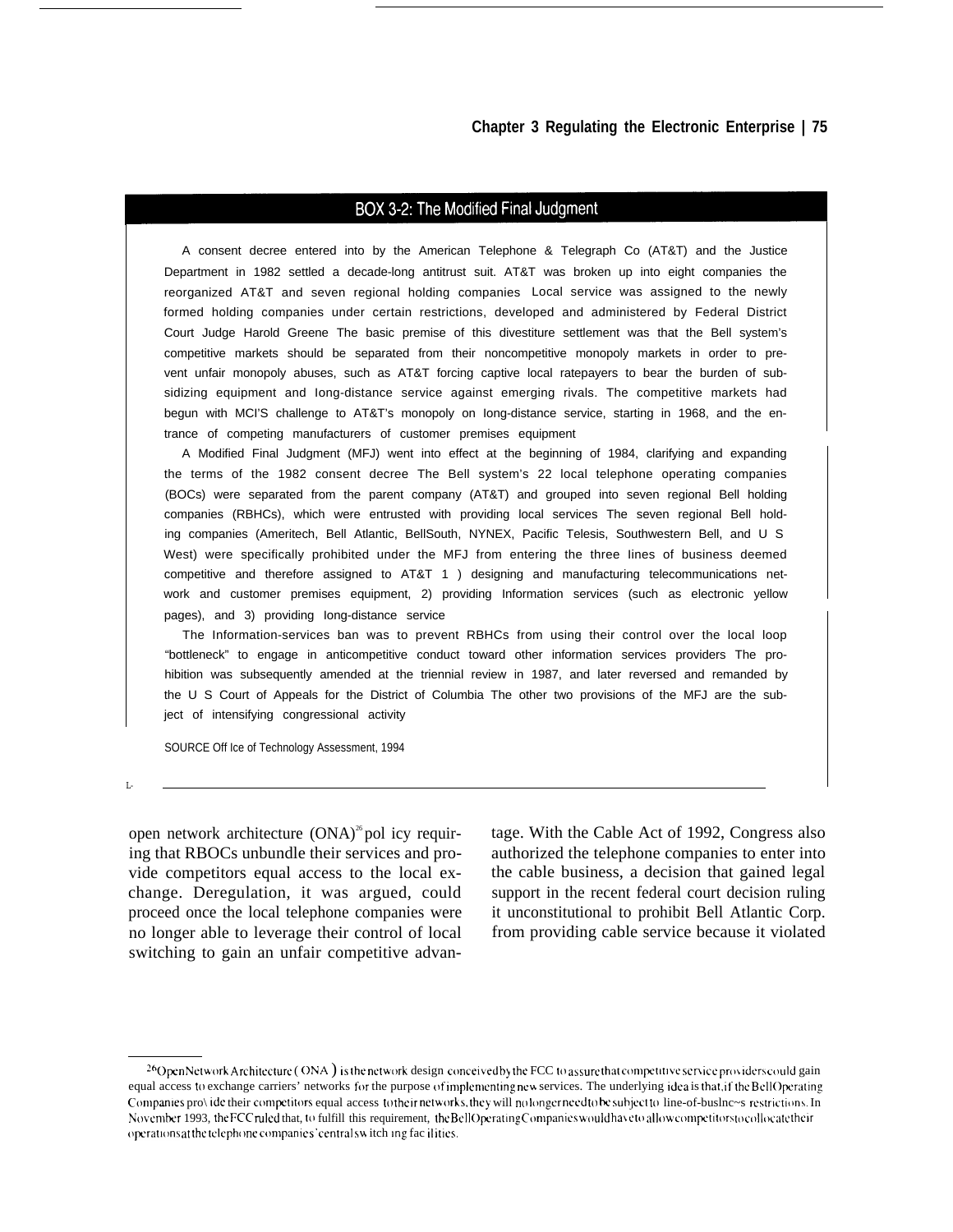#### **76 I Electronic Enterprises: Looking to the Future**

the company's first amendment rights.<sup>27</sup>There are a number of bills pending in the 103d Congress that would, to a greater or lesser extent, free the Bell operating companies from line-of-business restrictions. The Clinton Administration has generally favored these developments, announcing its own intent to work toward the eventual elimination of all cross-ownership regulations. $^{28}$ 

Despite these initiatives, policy makers have been hard pressed to keep abreast of technology advances and market developments. Taking advantage of technology convergence and the globalization of the communication marketplace, for example, many companies have found ways to proceed with their long-range plans to develop the technological and financial capabilities to provide advanced, integrated services. Similar to what is occurring in other sectors of the economy, communication and information technology vendors and service providers are entering into a rash of new mergers, alliances, and joint ventures that often span the globe. Virtually every kind of information-related business is getting into the act, pairing up with partners that a few years ago would have been considered unlikely. Thus, joint ventures and alliances are occurring between cable and telephone companies, cable companies and internet providers, and telephone companies and providers of electronic data interchange services. Equally striking is the extent to which this integration is occurring at the international level. The international telecommunications market is currently comprised of five major multinational groupings (see figure 3-5).

This trend toward integration will likely continue in the future as a result of the mutually reinforcing conditions driving it. These include, for example: <sup>29</sup>

- the very high costs and uncertainty entailed in performing R&D and the need to share resources and risks;
- the rapidity of technology change and the need to monitor, explore, and strategically exploit new markets and product niches;
- the need for technology transfer among complementary and converging technologies;
- the need for interoperability in networked systems; and
- the need to circumvent trade barriers and regulatory policies.

Acknowledging such imperatives, Raymond W. Smith, Chairman of Bell Atlantic Corp., claimed that the companies that will be most successful in delivering future interactive multimedia services will be those that can "put together the right combination of programming, packaging, and distribution platforms," and that recognize

 $^{27}$ On Aug. 24, 1993, U.S. District Court for the Eastern District of Virginia ruled that the statutory prohibition barring telephone companies from providing viewer programming directly to subscribers in their service areas is unconstitutional. The Justice Department subsequently asked the court to clarify its decision by limiting its scope to the plaintiffs in the case (Chesapeake and Potomac Telephone of Virginia and Bell Atlantic Telephone Corp.,) and to enjoin enforcement solely of section 533(b) of the Communications Act, rather than the entire section. The other Bell regional holding companies, as well as GTE Corp. and Rochester Telephone Co., have tiled a joint motion to allow them to intervene in the case, on the grounds that the court's decision should apply to them as well. In a subsequent ruling, U.S. District Judge T.S. Ellis 111 "reluctantly" denied the joint motion, thereby limiting the scope of its decision to the Bell Atlantic case. The other companies may still file lawsuits on their own behalf. See "Judge Rules Video Programming Decision Applies Only to Bell Atlantic Companies, Denies Intervention Plea,'" *Tc/ecommunications Reports, vol.* 59, No. 40, Oct. 4, 1993, pp. 4-5.

<sup>&</sup>lt;sup>28</sup> According to Administration spokesmen, the Administration will try to put together such legislation by the end of 1994. See "White" House Hope Telecom Bill Will Pass in 1994," *Telecommunications Reports, vol. 59, No. 46, Nov. 15*, 1993.

*Z\$'see, for* discussions, John Hagedom, "Strategic Technology Alliances and Modes of Cooperation in High-Technology Industries,"' in Gernot Graber (cd.), The Embedded Firm: On the Socioeconomic of Industrial Networks (London, UK: Routledge, 1993), pp. 116- 137; Peter Cowhey and John Aronson, *Managing the World Economy: The Consequences oj" Corporate A/liances (New* York, NY: Council on Foreign Relations, 1993); and Jay Blumer, The Role of Public Policy in the New Television Marketplace (Washington, DC: The Benton Foundation, I 990).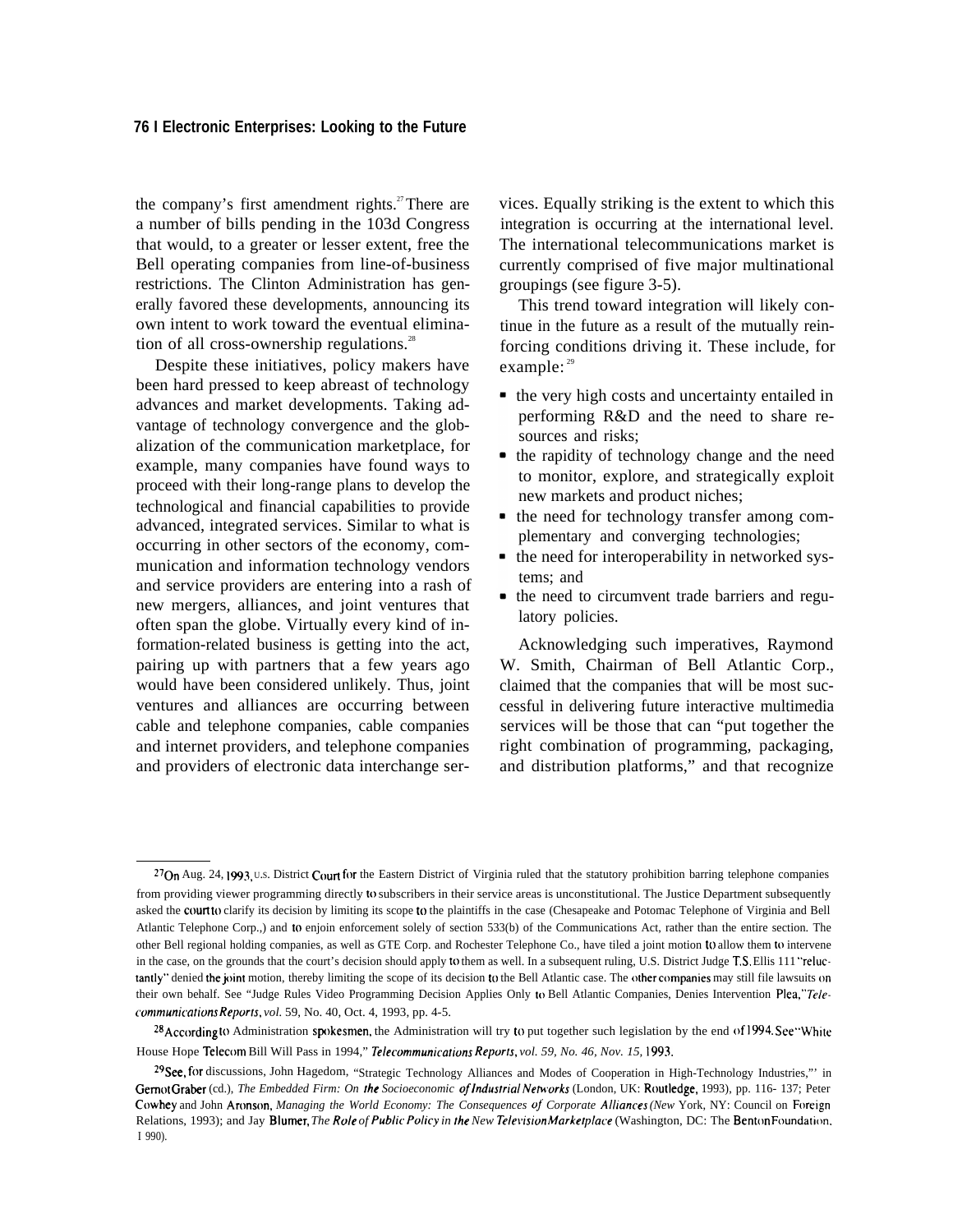



SOURCE ARC Associates. 994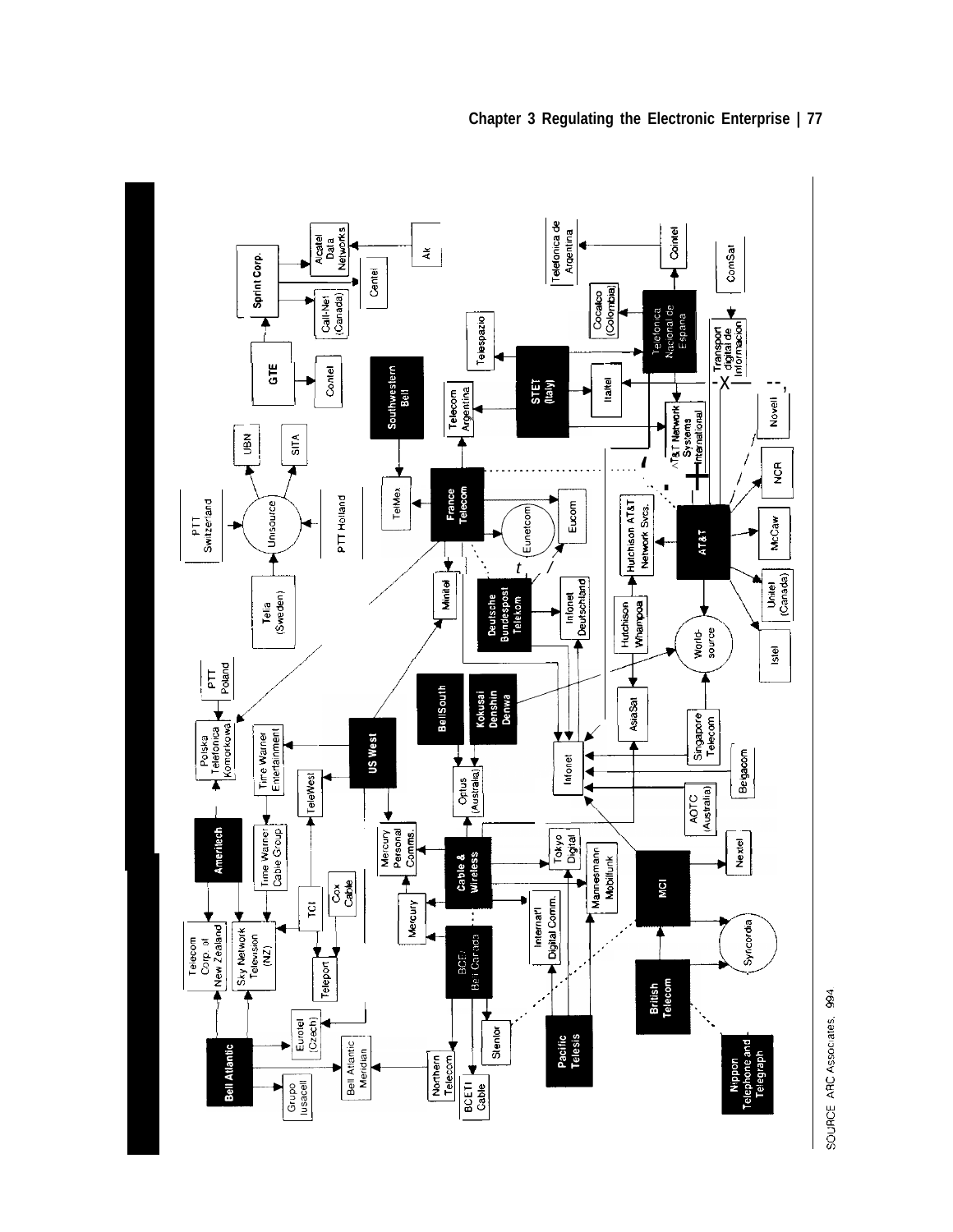that "market leadership in the multimedia era will require capabilities that transcend any one industry segment."30

Pointing to this rapidly changing business environment, many in industry argue that, if they are to participate, the government must move quickly to eliminate the remaining cross-ownership rules and line-of-business restrictions. They claim that deregulation would not only encourage greater technology innovation and deployment; it would also create new opportunities for growth and employment. <sup>31</sup>Not surprisingly, the RBOCs are among the chief proponents of this point of view. They contend that regulatory safeguards to assure local competition are unnecessary, citing the development of wireless technology, the growing success of competitive access providers, and collocation rules as evidence that sufficient local exchange competition already exists. 32 This perspective is increasingly shared by those in the cable industry who are now looking to partner, rather than to compete, with the local exchange telephone companies.<sup>33</sup>

Others are less sanguine. While agreeing that local competition may emerge over the long term, they contend that it is currently insufficient, and call on government to retain safeguards against the potential abuse of the persistent bottleneck in the local exchange. As a prerequisite for lifting restrictions, they would require a test to prove that competition exists and that customers have real choices. It is a mistake, they argue, to equate competition with deregulation, adding that even where competition exists, government action may be required to assure that competition continues to flourish in an environment of rapidly changing technology. These views are prevalent among long-distance carriers, competitive access providers, value-added network providers, and business users who depend on the local exchange for access. 34

Parties have aligned differently regarding the prospect of large-scale mergers cutting across traditional industry lines. For example, while favoring cable/telco integration, the RBOCs looked askance at the proposed AT&T-McCaw Cellular merger. They claim that the creation of a vertically integrated company that can bypass the local exchange will serve only to undermine competition.<sup>35</sup>On the other hand, long-distance carriers and/or wireless operators, who advocate a slow pace in relaxing the MFJ prohibitions, have generally welcomed mergers that involve themselves. In these cases, they minimize the prospect of anticompetitive impacts, pointing out that it is almost always the local carrier that hauls cellular traffic to the interexchange carrier's switch.<sup>36</sup>

WAs cited in "Marketing, Services Seen as New Battleground for Telcos, Cable TV as Barriers to Entry Fall ," Telecommunications Reports, *w)]. 59, N(). 39,* Sept. 27, 1993, p. 21.

 $31$ According to a recent study conducted on behalf of the RBOCs, the lifting of the line-of-business restrictions would generate approx<sup>1-</sup> mately 3.6 million high quality jobs. As reported in *Telecommunications Reports*, vol. 59, No. 48, Nov. 29, 1993, p. 14.

<sup>32</sup> See, for discussions, "Local Competition Debate Dominates Senate Hearing; Inouye Calls for Third Hearing, Suggests Clinton Official Attend," *Telecommunications Reports, vol. 59, No.* 37, Sept. 13, 1993, pp. 3-6; and "Weiss Says Entry Barriers Are Blocking Info Highway,"' *72/ctonlnll~nllation.\$ Reports, vol. 59, N(). 47, Nov. 22, 1993,* pp. 37-38.

 $^{34}$ Cable companies which are highly leveraged, are looking to the telephone companies for the capital they need to develop advanced network platforms.

<sup>&</sup>lt;sup>34.</sup> Commenters Urge Safeguards for Inter-LATA Entry," Telecommunications Reports, vol. 59, No. 37, Sept. 13,1993, p. 30; and "AT&T Wants Stiff 'Competition' Test for RHC Entry Into Long Distance: RHCS Urge Immediate Relief," *Telecommunications Reports*, vol. 59, No. 44, Nov.1, 1993, pp. 16-17.

<sup>&</sup>lt;sup>35</sup> See, for a discussion, "'Proposed AT& T- McCaw Cellular Merger Revives Significant Questions About Local Loop Competition," Tele*communications Reports, vol. 59, No. 34, Aug. 23, 1993, pp. 3-7.* 

<sup>&</sup>lt;sup>36</sup>Ibid See also .-AT&T Says McCaw Merger Won 't Hurt Competition," *Telecommunications Reports, vol. 59, No.* 38, Sept. 20, 1993, pp. 2?-23.